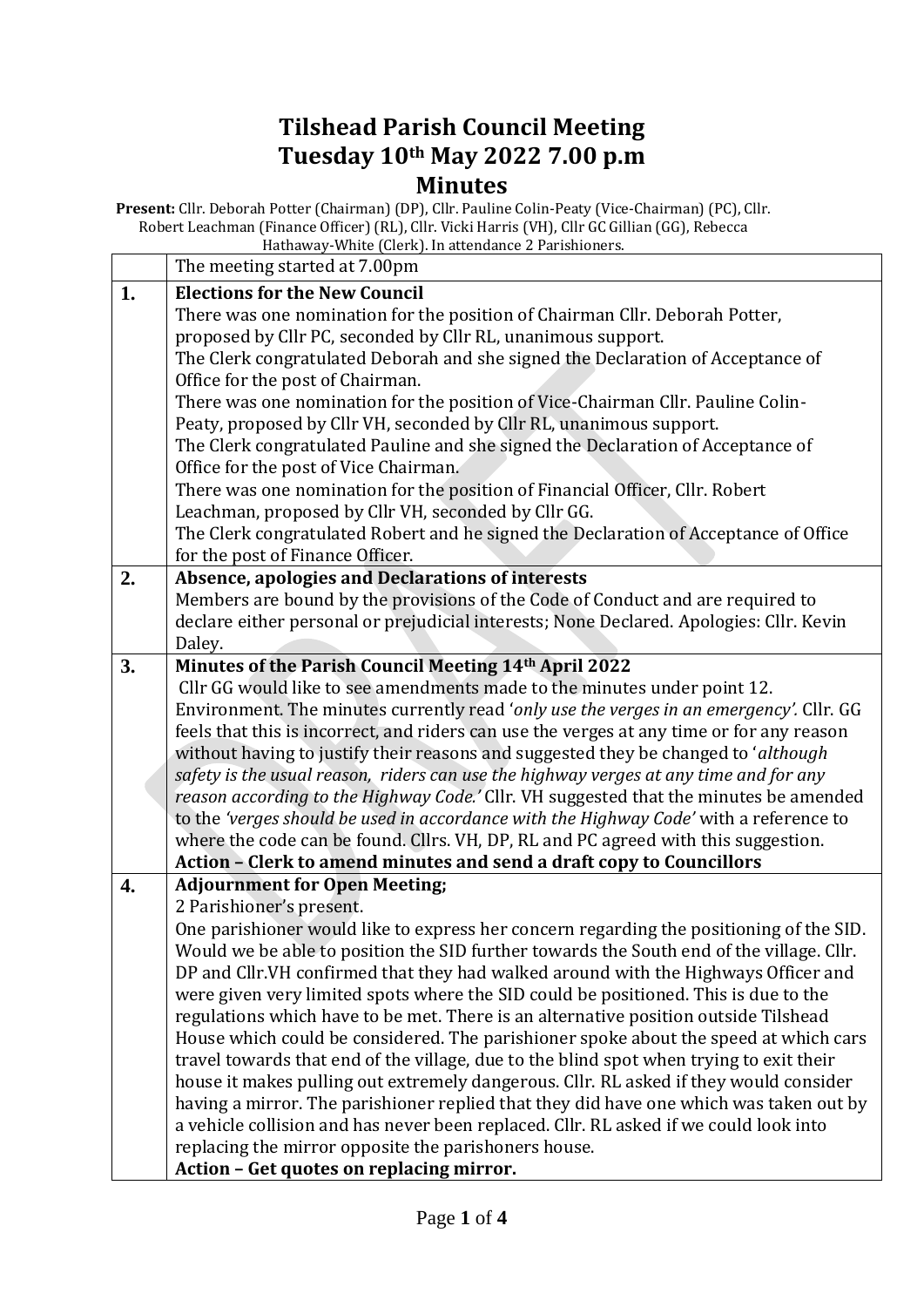|    | The parishioner also wanted to provide an update on the defibrillators in the village.                             |
|----|--------------------------------------------------------------------------------------------------------------------|
|    | The one on the Village Hall is very temperamental. Often flashes up error codes when                               |
|    | checked. The parishioner thinks it is to do with the weather as it has been sent for                               |
|    | repairs several times but never shows error codes when in the repair shop. The                                     |
|    | parishioner wanted to warn the Parish Council both the defibrillator and cabinet will                              |
|    | need replacing when it does go wrong again. This has not been costed yet as it could                               |
|    | last another year or it could last five more. Cllr. PC asked if we could look at moving the                        |
|    | position of the defibrillator to the porch to avoid it been exposed to the weather. All                            |
|    | Councillors agree that this is a good idea. In the meantime the parishioner will look into                         |
|    | grants and see if there are any we could apply for when the time does come to replace                              |
|    | it. All the Councillors thanked Judith for her continued work in maintaining the                                   |
|    | defibrillators.                                                                                                    |
|    | The second parishioner wanted to thank Alistair for all his hard work in keeping the                               |
|    | Back Lane pot holes filled in which make it far easier to negotiate. She has asked if there                        |
|    | is any way the Parish Council could look at asking Alistair to grade Berry Road.                                   |
|    | Councillors advised that the Rights of Way Team would have to be asked.                                            |
|    | Action - Speak to the Rights of Way Team with reference to the condition of Berry                                  |
|    | Road.                                                                                                              |
| 5. | <b>Planning Applications</b>                                                                                       |
|    | 1. PL/2022/03126 Conversion of the existing external store outbuilding into                                        |
|    | ancillary accommodation for the main house. Drax House, Candown Road,                                              |
|    | Tilshead, Salisbury, SP3 4SJ; no objections to the proposal                                                        |
|    | 2. PL/2022/02283 Internal alterations, conversion of existing outbuilding                                          |
|    | and construction of link. Sunnyside Cottage, High Street, Tilshead,                                                |
|    | Salisbury, SP3 4SB; no objections to the proposal                                                                  |
|    | <b>Action - Clerk to inform Wiltshire Council</b>                                                                  |
| 6. | <b>Update from Wiltshire Councillor Kevin Daley (KD)</b>                                                           |
|    | Not in attendance                                                                                                  |
| 7. | Correspondence                                                                                                     |
|    | (1) Glider Pilot Service                                                                                           |
|    | Correspondence received confirming that the Parish will be receiving a planter.                                    |
|    | (2) Correspondence from Parishioner                                                                                |
|    | Correspondence received stating concerns regarding the suggestion of using the                                     |
|    | village                                                                                                            |
|    | hall to host a Ukrainian family as it would mean the loss of an important                                          |
|    | community                                                                                                          |
|    | facility.                                                                                                          |
| 8. | <b>Governance &amp; Procedures</b>                                                                                 |
|    |                                                                                                                    |
|    | (1) Two Parish Councillor Vacancies                                                                                |
|    | On-going vacancies, again no new candidates have come forward for co-option.                                       |
|    | Anyone interested should please contact the Chair Debby Potter or via the Parish                                   |
|    | Clerk address tilshead.pc.clerk@outlook.com                                                                        |
|    | (2) Contract of Employment New Clerk                                                                               |
|    | Signed contract received.                                                                                          |
| 9. | <b>Military and Police Updates</b>                                                                                 |
|    | <b>Update on Activity on Salisbury Plain;</b><br>(i)                                                               |
|    | No update provided                                                                                                 |
|    | Online firing times https://www.gov.uk/government/publications/Salisbury-plain-<br>training-area-spta-firing-times |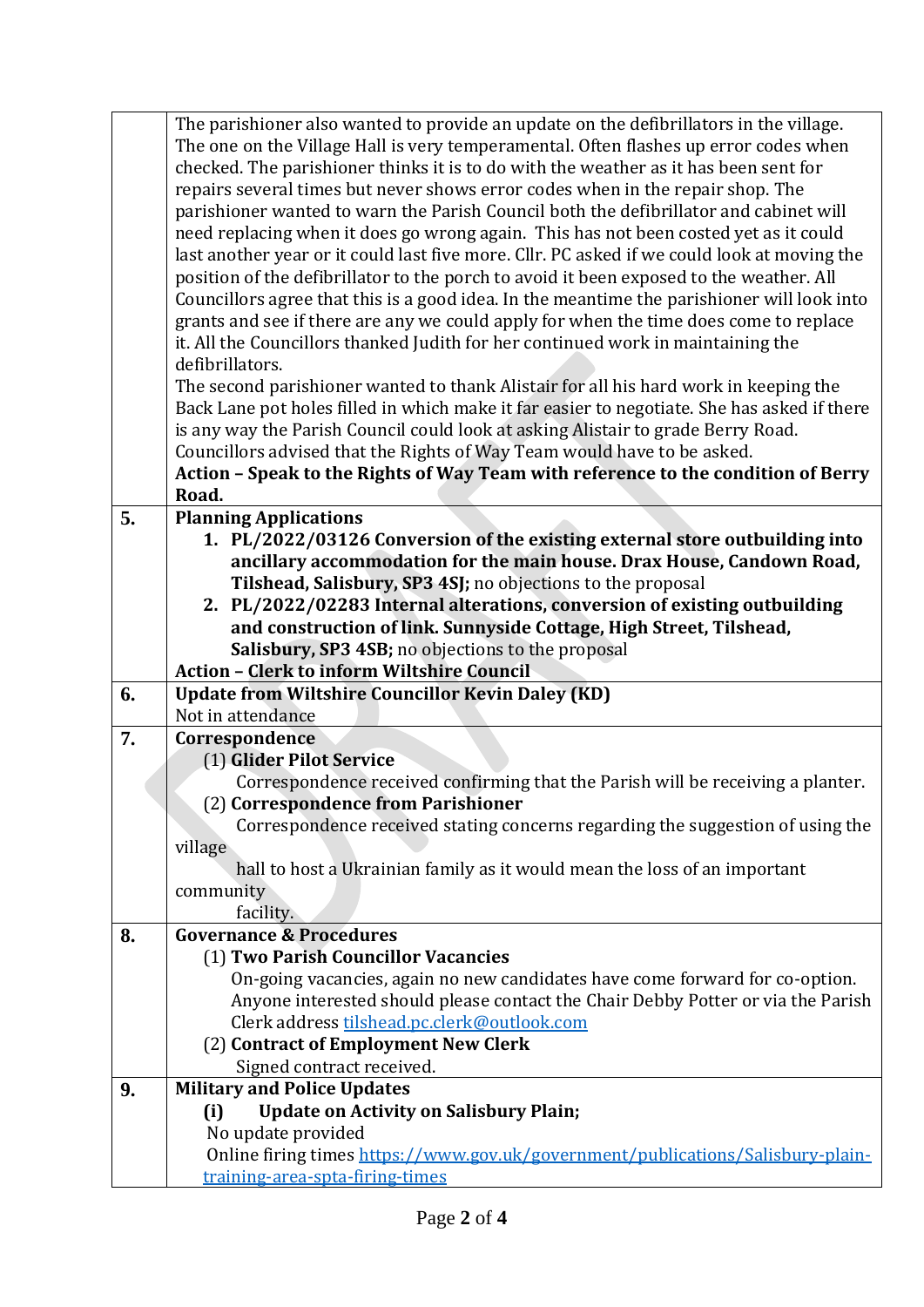|     | <b>Update from Salisbury &amp; Amesbury Neighbourhood Community</b><br>(ii)               |
|-----|-------------------------------------------------------------------------------------------|
|     | <b>Policing Team</b>                                                                      |
|     | No updates relating to Tishead                                                            |
|     | Reporting streams; to report crime or incidents                                           |
|     | https://www.wiltshirepolice.uk/ro/report, via 101 for non-emergencies and the drink       |
|     | drive hotline and via 999 for crimes in progress and immediate threats or danger.         |
|     | Intelligence can also be reported locally to AmesburyAreaCPT@wiltshirepolice.uk or        |
|     | directly to Mary at mary.carty@wiltshirepolice.uk or Juliet.cox@wiltshirepolice.uk        |
| 10. | <b>Projects/Activities - for next steps</b>                                               |
|     | <b>Tilshead Walking Routes Project;</b><br>(i)                                            |
|     | Cllr. GG has liaised with the artist and has a list of available dates for the unveiling. |
|     | The rest of the Councillors felt that until we have the map in place, we are unable to    |
|     | plan its unveiling.                                                                       |
|     | Action - Clerk to add Tilshead Walking Routes Project to next months agenda               |
|     | The Queens Platinum Jubilee<br>(ii)                                                       |
|     | Cllr. VH updated on the progress of the Jubilee celebrations. There was a village         |
|     | photo on Sunday which had a great turnout. The Jubilee Planning Committee are in          |
|     | the final stages of organisation. The programme needs to go to the printers by            |
|     | Wednesday evening. The Beacon will be lit on the football pitch by Westdown Camp.         |
|     | Cllr. DP suggested that people watch from the road up to memorial stones with a           |
|     | suggested arrival time of 9.15pm and lighting of the Beacon at either 9.30pm or           |
|     | 9.45pm, to be finalised. Cllr. VH asked if Derek would be able to mow the playground      |
|     | grass the week before the jubilee.                                                        |
|     | <b>Ukrainian Appeal - Village Support</b><br>(iii)                                        |
|     | All Cllrs have agreed that hosting a Ukrainian family at the Village Hall is not          |
|     | feasible.                                                                                 |
|     | Electricity is extremely expensive as well as all the other costs which would be          |
|     | incurred in making the hall habitable for a family.                                       |
| 11. | <b>Finance Update</b>                                                                     |
|     | <b>AGAR (Annual Governance and Accountability Return) 2021/22</b><br>(i)                  |
|     | Cllr. RL (Finance Officer) ran through the audit requirements and confirmed that          |
|     | Humphrie James our internal auditor had reviewed the accounts and is happy with           |
|     | our accounting practices. Approved unanimously. The Statement was duly signed by          |
|     | the Chairman and Clerk for a Parish below an income of £25k. Income for 2021/22           |
|     | was £9272.70 and expenditure £10,003.28. Humphrie James was thanked for his               |
|     | help.                                                                                     |
|     | <b>Cheques to be signed</b><br>(ii)                                                       |
|     | Chq no 733 £192 Community Heartbeat, Chq no 732 £262.80 J. Weir Final art work            |
|     | to                                                                                        |
|     | lectern, Chq no 731 £127.62 Bouncy Castle Hire Jubilee weekend (50% of). Clerks           |
|     | salary                                                                                    |
|     | April £221.52                                                                             |
| 12. | <b>Highways Update</b>                                                                    |
|     | <b>SID (Speed Indicator Advice) Traffic Controls Update</b><br>(i)                        |
|     | A Cluster meeting was held at Tilshead Village Hall on the 28/04/2022 which               |
|     | Councillors from Orcheston and Shrewton attended as well as Cllr. Graham White,           |
|     | the Cluster Group Chairman, from the Amesbury Area Board. They have agreed to             |
|     | look at a proposal for a new light towards the South end of the village along with a      |
|     | footpath from Tilshead House to Westdown Camp. Cllr. DP will now submit request           |